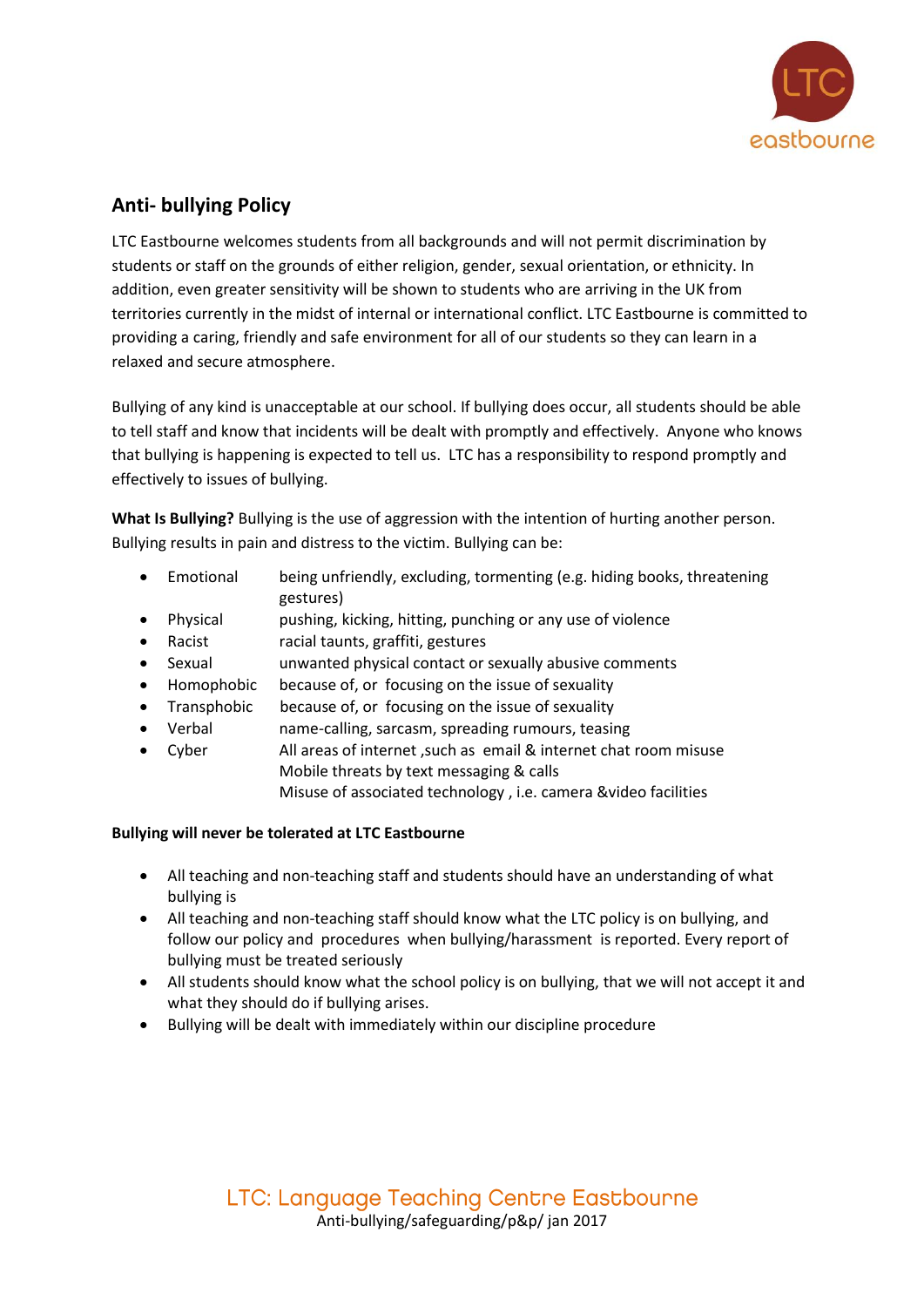

## **Signs and Symptoms**

A child may indicate by signs or behaviour that he or she is being bullied.

- is frightened of walking to or from school
- doesn't want to go on a coach/bus
- asks to be driven to school
- changes their usual routine
- is unwilling to come to school
- begins to miss classes
- becomes withdrawn anxious, or lacking in confidence
- attempts or threatens suicide or runs away
- cries themselves to sleep at night or has nightmares
- feels ill in the morning
- begins to do poor school work
- has clothes torn or books damaged
- has possession which are damaged or " go missing"
- loses money continually
- starts stealing money (to pay bully)
- has unexplained cuts or bruises
- becomes aggressive, disruptive or unreasonable
- is bullying other children
- stops eating
- is frightened to say what's wrong
- gives improbable excuses
- is afraid to use the internet or mobile phone
- is nervous & jumpy when a cyber message is received

These signs and behaviours could indicate other problems, but bullying should be considered a possibility and should be investigated

#### **Procedures**

Procedures will follow normal discipline procedures. However LTC must also ensure the victim receives all the support necessary

- 1. Report bullying incidents to relevant staff
- 2. If the child is residential or sharing homestay with the bully, move them if necessary
- 3. In cases of serious bullying, the incidents to be recorded by staff
- 4. In serious cases, parents will be informed and will be asked to respond
- 5. The bullying behaviour or threats of bullying must be investigated and the bullying stopped quickly
- 6. An attempt will be made to help the bully /bullies change their behaviour
- 7. If necessary and appropriate, police will be consulted

#### **Outcomes**

- 1. The bully/bullies may be asked to genuinely apologise. Other disciplinary consequences may take place and disciplinary procedures will be followed
- 2. If possible, the pupils will be reconciled
- 3. After the incident / incidents have been investigated and dealt with, each case will be monitored to ensure repeated bullying does not take place.